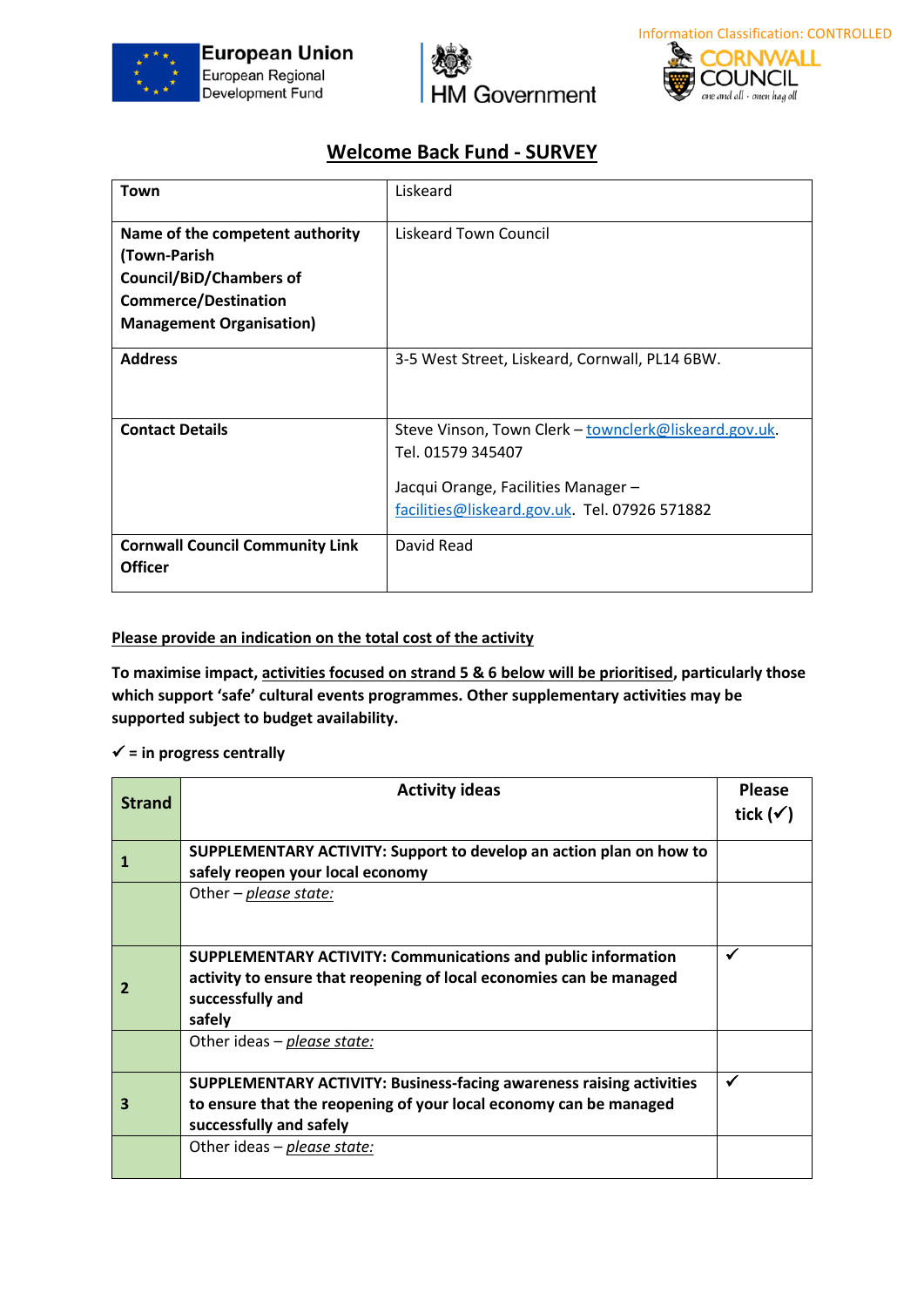





|   | SUPPLEMENTARY ACTIVITY: Temporary public realm changes to ensure                                                                                                                                                                                                                                                                                                                                                                                                                                                                                                       |   |
|---|------------------------------------------------------------------------------------------------------------------------------------------------------------------------------------------------------------------------------------------------------------------------------------------------------------------------------------------------------------------------------------------------------------------------------------------------------------------------------------------------------------------------------------------------------------------------|---|
| 4 | that the reopening of your local economy can be managed successfully<br>and safely                                                                                                                                                                                                                                                                                                                                                                                                                                                                                     |   |
|   | Traffic management including pedestrianisation/one-way traffic systems                                                                                                                                                                                                                                                                                                                                                                                                                                                                                                 |   |
|   | Widening footpaths/pavements, temporary barriers, markings outside<br>shops to manage queuing                                                                                                                                                                                                                                                                                                                                                                                                                                                                          |   |
|   | Temporary bollards inc. management costs of the temporary<br>structures/systems                                                                                                                                                                                                                                                                                                                                                                                                                                                                                        |   |
|   | Adaptations to existing cycle lanes                                                                                                                                                                                                                                                                                                                                                                                                                                                                                                                                    |   |
|   | Planters/hoardings to be used as temporary public safety measures<br>barriers)                                                                                                                                                                                                                                                                                                                                                                                                                                                                                         | ✔ |
|   | Other - please state:                                                                                                                                                                                                                                                                                                                                                                                                                                                                                                                                                  |   |
| 5 | PRIORITY AREA: Support to promote a safe public environment for your<br>local visitor economy                                                                                                                                                                                                                                                                                                                                                                                                                                                                          | ✓ |
|   | Please tick if you would like to be involved in the Cornwall Council<br>centrally procured cultural events programme                                                                                                                                                                                                                                                                                                                                                                                                                                                   | ✔ |
|   | If you have ideas for other events you want to undertake locally, or<br>activity you would like to undertake to bring people back into the town<br>centre please let us know what they are.                                                                                                                                                                                                                                                                                                                                                                            |   |
|   | Please note, this must be additional / new activity and cannot replace<br>already committed expenditure.                                                                                                                                                                                                                                                                                                                                                                                                                                                               |   |
|   | Event idea:                                                                                                                                                                                                                                                                                                                                                                                                                                                                                                                                                            |   |
|   | Purchase of new equipment to enable the playing of music to<br>encourage shoppers and visitors into Fore Street for through the<br>Advent period over the lunch hour; in January over the lunch hours to<br>welcome visitors to the January sales in the High Street; in February as<br>romantic dance events leading up to Valentine's Day; and throughout<br>March for the tea dances to welcome in the Spring. Cost £1,582.00 +<br>VAT for amplifier, 40W speakers, microphone, cabling, installation,<br>and commissioning. Quote received from Event Services SW. |   |
|   | To increase footfall in the town by hosting a tea dance. Costs will<br>٠<br>include a Temporary Traffic Restriction Order (TTRO) for Fore Street,<br>promotion, compere, and dancers. Estimate £500.00 + VAT.                                                                                                                                                                                                                                                                                                                                                          |   |
|   | Creating more attractive outdoor event or seating areas i.e. creating green<br>spaces in town centres/benches/marquees                                                                                                                                                                                                                                                                                                                                                                                                                                                 | ✔ |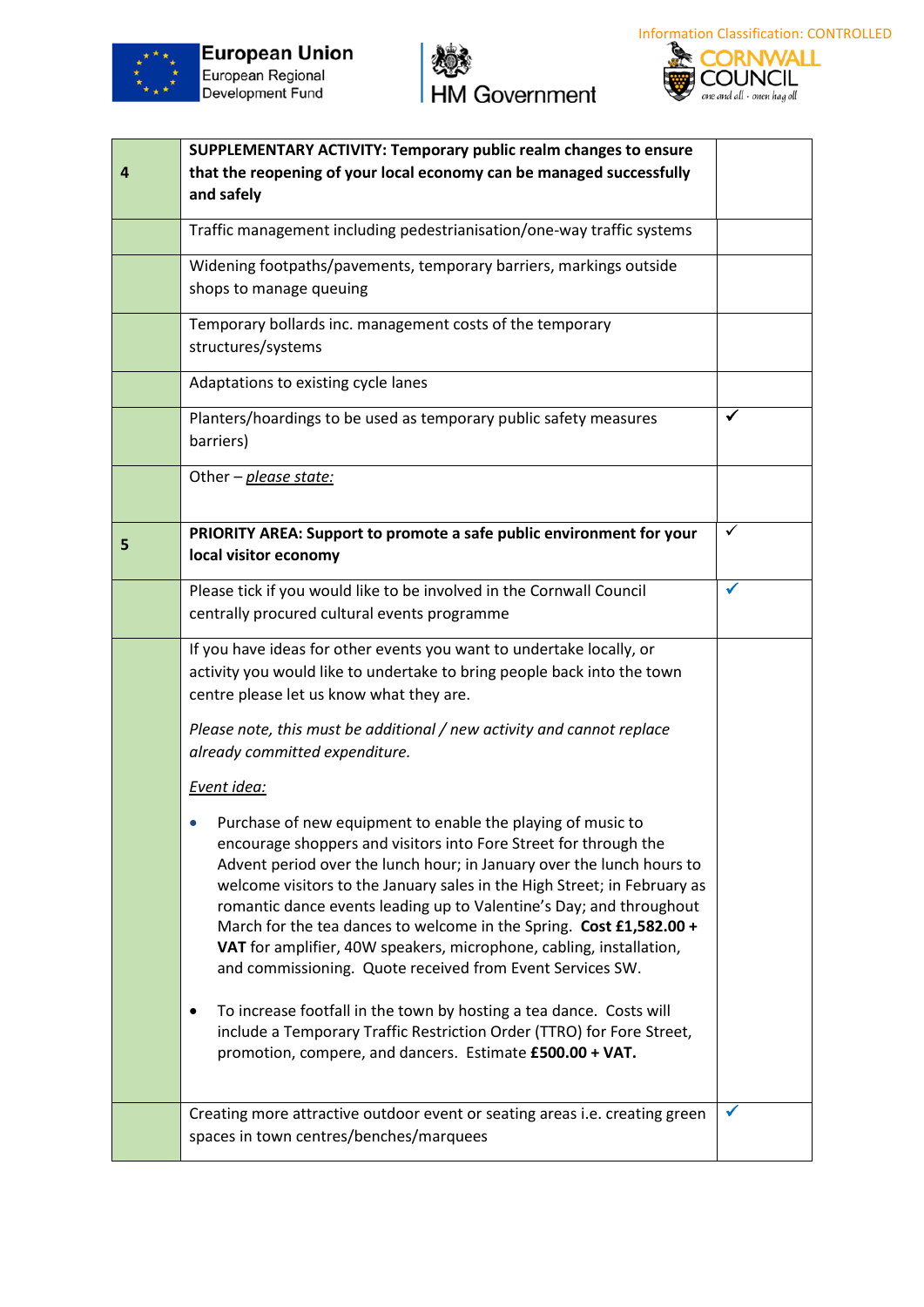

**European Union** European Regional Development Fund





|   | Please state:                                                                                                                                                                                                                                                                                                                                                                                                                                                                                                                                                                                                                                                                                                                                               |  |
|---|-------------------------------------------------------------------------------------------------------------------------------------------------------------------------------------------------------------------------------------------------------------------------------------------------------------------------------------------------------------------------------------------------------------------------------------------------------------------------------------------------------------------------------------------------------------------------------------------------------------------------------------------------------------------------------------------------------------------------------------------------------------|--|
|   | To purchase 16 planters to be used as traffic and pedestrian<br>control for all events in the town centre and High Street during the<br>run up to Christmas and January sales event, February Valentines<br>celebrations and tea dances in March. All these events are<br>themed as welcome back occasions to encourage footfall back<br>into town. December's events will be starting with periodic music<br>in Fore Street and some extra live entertainment. There will be<br>Santa's Grotto on the 4 <sup>th</sup> , 11 <sup>th,</sup> and 18 <sup>th</sup> December. The cost of 16<br>planters is $£6,000.00 - £7,329.74 + VAT$ (three quotes have been<br>received). The estimated cost of planting, watering and<br>maintenance is £1,500.00 + VAT. |  |
|   | Promotion and marketing to support and promote events and<br>activities happening as part of the welcome back offer. Costs include<br>x5000 leaflets, x100 posters plus social media promotion £1,115.00 +<br>VAT.                                                                                                                                                                                                                                                                                                                                                                                                                                                                                                                                          |  |
|   | Other idea - please state:                                                                                                                                                                                                                                                                                                                                                                                                                                                                                                                                                                                                                                                                                                                                  |  |
|   |                                                                                                                                                                                                                                                                                                                                                                                                                                                                                                                                                                                                                                                                                                                                                             |  |
| 6 | PRIORITY AREA: Support for developing your plans to respond to the<br>medium-term impact of Covid-19 including trialling new ideas                                                                                                                                                                                                                                                                                                                                                                                                                                                                                                                                                                                                                          |  |
|   | particularly where these relate to the High Street                                                                                                                                                                                                                                                                                                                                                                                                                                                                                                                                                                                                                                                                                                          |  |
|   | Trialling new innovative ideas - apps to promote towns/events in the<br>'shoulder months'/pop ups/working with public sector landowners to re-<br>use empty shops.<br>Ideas:                                                                                                                                                                                                                                                                                                                                                                                                                                                                                                                                                                                |  |
|   | Support for developing plans to respond to the medium-term impact of<br>Covid-19                                                                                                                                                                                                                                                                                                                                                                                                                                                                                                                                                                                                                                                                            |  |
|   | Other - please state:                                                                                                                                                                                                                                                                                                                                                                                                                                                                                                                                                                                                                                                                                                                                       |  |